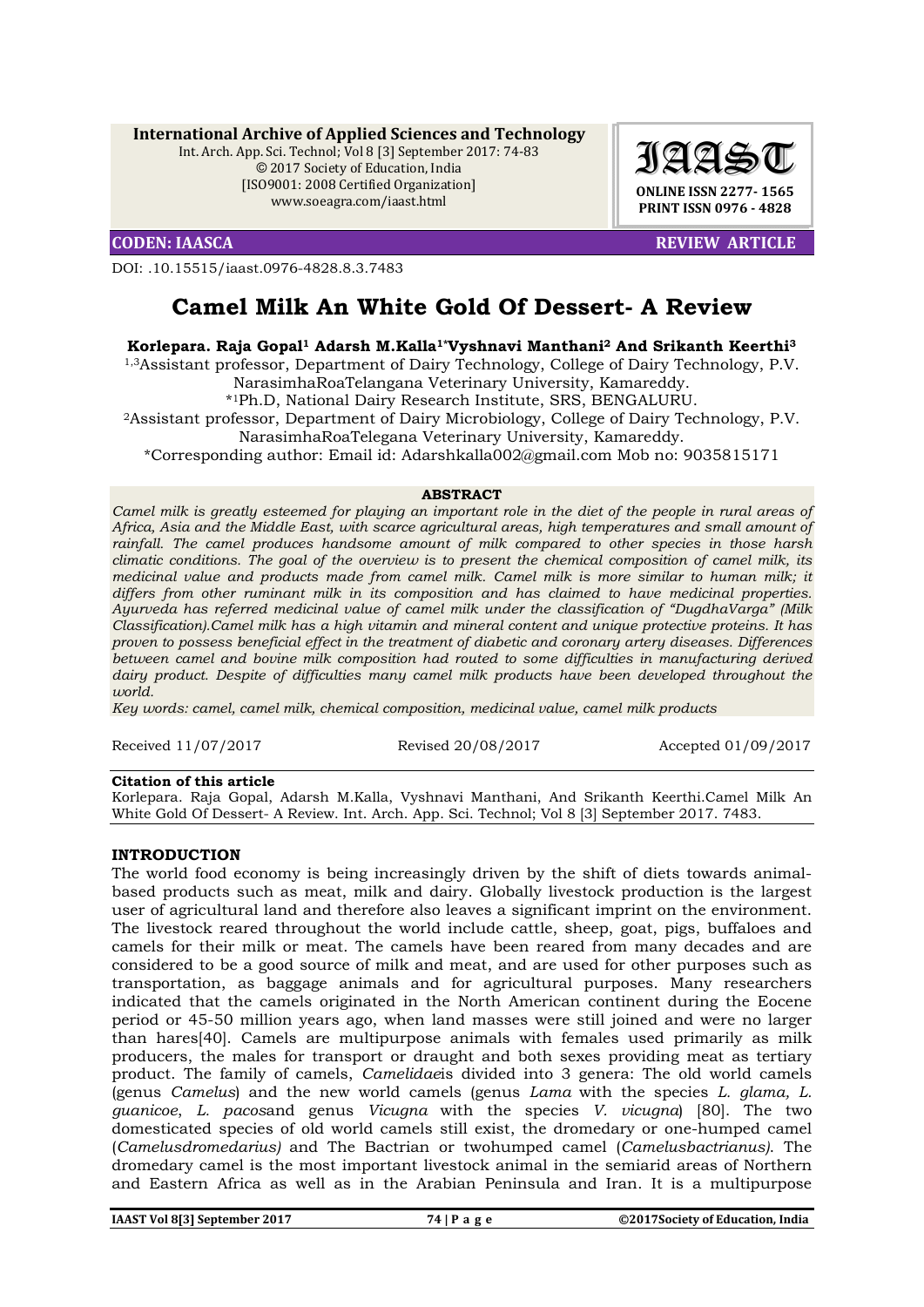animal and used for milk, meat, hides and transport. The Bactrian or two-humped camel (*Camelusbactrianus)* exist in the cold deserts and dry steppes of Asia.The dromedary is more numerous than the Bactrian camel and represents almost 90% of the genus Camelus. Hence this paper reviews mainly finding on milk production from dromedary.

The dromedary camel is one of the most important domestic animals in the arid and semiarid regions as it is equipped to produce high quality food at comparatively low costs under extremely harsh environments [45, 86].Camel can produce more milk for a longer period of time than any other domestic livestock species. Milk is the main food obtained from the herd of camels [18].It provides a good source of nutrients and playsan important role in the preclusion of malnutrition in hot and arid zones of world where there is a shortage of food and water. The camel has great tolerance to high temperatures, high solar radiation and water scarcity. It is the one of the animal not only to survive but also to benefit human.Camel milk so called white gold of the desert has valuable nutritional properties as it contains a high proportion of antibacterial substances and higher concentration of vitamin C in comparison with cow milk [12]. Camel milk is much more nutritious than that of cow milk because it is low in fat and lactose contents, and higher in potassium, iron and vitamin C [35]. It is evident from the studies that camel milk has medicinal properties and is used since ancient times [33].It contains protective proteins which may have possible role for enhancing immune defense mechanism. Camel milk also contains higher amount of zinc. The rapidly dividing cells of the immune system are sensitive to zinc deficiency. The ability of camel milk to inhibit growth of pathogenic bacteria and its relation to whey lysozyme has been demonstrated by [11].Camel milk is consumed by the camel keepers of Rajasthan, Gujarat and Haryana in India, and plays an important role in the diet of this population in rural areas. Camel keepers utilize milk either raw, boiled or for tea preparation. Camel milk is used for preparation of various products throughout the world. Camel milk kheer is very much famous among the Raika's community of Rajasthan. The national research center on camel, Bikaner, Rajasthan is continuously working on camel milk, and has prepared and commercialized various camel milk products.

### **Chemical composition of camel milk**

Camel's milk is generally opaque white in color and has a faint sweetish odor and bit salty taste[1].The composition of camel milk varies due to difference of geographical origin and other factors such as the physiological stage, feeding conditions, seasonal or physiological variations, genetic or health status of camel have also a paramount importance[46].In general the average composition of camel milk is given in below table with acidity and pH in the range of 0.12-0.14 and 6.36-6.58 respectively[52].

# **Fat**

The camel milk is naturally homogenized milk whose milk fat ranges between 2.6 to 3.2%[52] and has a size with anaverage diameter of 2.99 µm which is less than the size of bovine milk fat globules[54]. It has an advantage from the point of view of the physiology of nutrition as there is better fat adsorption and improved digestibility of milk.In comparison with bovine milk, camel milk fat contains a lower concentration of short-chain fatty acids [3] but a higher concentration of long-chain fatty acids [47], due to which melting point and solidification temperature were found to be higher in camel milk fat. The camel milk fat contains a lower concentration of carotene and appears prominently white in Colour [78].The cholesterol content (34.5 mg/100g) was found to be higher than that reported for bovine milk fat(25.63 mg/100g) [36].

# **Protein**

The Milk proteins are a heterogeneous group of compounds [35] and those obtained from different species differ in their composition, structure and properties from each other. The camel milk contains 3.73 to 3.89 % of total protein (table. 1)containing two main components casein and whey protein. Casein is the major protein in camel milk constituting around 52 -87% of total protein of which β- is 65%,  $\alpha_{s1}$  casein22%,  $\alpha_{s2}$  casein 9.5% and k-casein 3.5%[43].

Whey protein is the second principal fraction of camel milk protein which covers 20 to 25% totalprotein [48].It contains mainly α-lactalbumin (α-La), serum albumin, lysozyme, lactoferrin, peptidoglycan recognition proteins, lactoperoxidaseand immunoglobulins. The camel milk is deficient in betalactoglobulin similar to human milk [25] and α-La is the main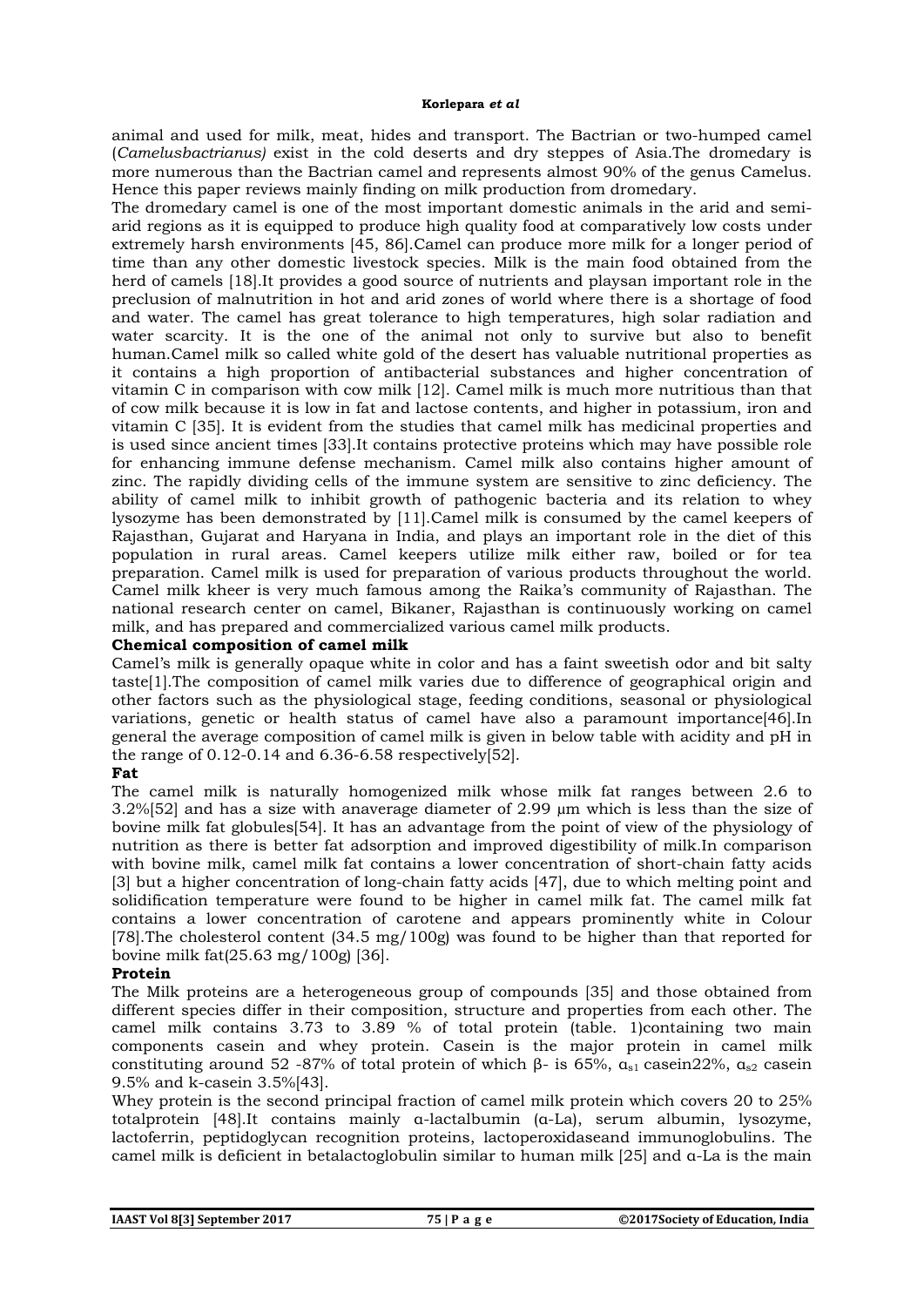component whereas in bovine milk whey proteins, beta-lactoglobulin (β-Lg) is the main component (55%) and α-La is the second (20%) [23].

The  $a_{s1}$  is the predominant casein causing protein allergen [77, 17]. The human casein does not contain the as1-fraction, but cow and buffalo milk contain greater amount of $a_{s1}$  casein 38.4% and 30.2% of total casein, respectively [87].The β-Lg is another major protein allergen; human milk is free of β-Lg similar to camel milk, which also has no β-Lg. On the contrary, β-Lg is a major whey protein in cow, buffalo, sheep, and goat milk [23].Since camel milk contains lower amount  $a_{s1}$  casein andβ-Lgit may be suggested as a new protein source for the nutrition of children allergic to cow milk and can be used as such or in a modified form.

#### **Lactose**

The lactose content of camel milk varies from 2.40to 5.80% [38, 85] and wasfound to have approximately the same range for both hydrated and dehydrated animals [83].The reason for variation could be due to the feed or type of plants eaten in the deserts [43].Sestuzheva found that the lactose content of camel milk remained unchanged from the first months up to the end of lactation[75].However, in some dromedary varieties of the world lactose contents found to be changed slightly over a period of time [1].

#### **Minerals and vitamins**

The mineral content of camel milk is expressed as total ash and varies from 0.82-0.85% (Table 1). The Variations in mineral content reported by various research groups might be attributed to breed differences, feeding, analytical procedures and water intake [39, 57].Camel milk is a good source of various minerals like Na, K, Ca, P and Mg which play an important role in physiological body functions.Camel milk is a rich source of chloride [43] because camels usually prefer to feed onhalophilic plants such as Atriplex, Salosa and Acacia to meet their physiological requirements of salts [82]. The values of trace minerals viz. Fe, Zn, and Cu were found to be significantly higher in camel milk as compared to bovine milk [76].

The camel milk was reported to contain various vitamins, such as vitamin C, A, E, D and B group [31, 39]. Camel milk is known to be a rich source of vitamin C (34.16 mg/L) and was reported to be three times to five times [78] higher than that in bovine milk. Hence, raw and fermented camel milk could be a good source of vitamin C with a powerful anti-oxidant action for the people living in the desert area where vegetables and fruits are scare [71]. The low pH due to the vitamin C content stabilizes the milk and can be kept for relatively longer periods.The content of vitamin A and riboflavin (B2) in Dromedary camel milk was reported tobe lower than that of bovine milk [31,78].

# **Medicinal Values of Camel Milk**

The camel milk has been used for a number of medical problems since from historic times [82].The camel milk is not only an excellent source of nutrients but also has valuable medicinal properties as it contains a high proportion of antibacterial substances and higher concentration of vitamin C in comparison with cow milk [12].The camel milk contains number of bioactive components which are reported to exist naturally in milk such as peptides and proteins that have proven beneficial health benefits such as digestion, absorption, growth and immunity [63].Camel milk has proven to possess beneficial effect in the treatment of diabetic patients [5]. The camel milk contains several protective proteins like lysozyme, lactoferrin, lactoperoxidase, NAGase, PGRP, IgG and IgA among them effective one is lysozyme which has the ability to inhibit growth of pathogenic bacteria [29]. Camel milk also contains higher amount of zinc which helps in the development and maintenance of normal functioning of immune system.Camel milk has been acknowledged to provide a potential treatment for a series of diseases such as dropsy, jaundice, tuberculosis, asthma, and leishmaniasis or kala-azaretc [10]. Currently the status of camel milk has taken a pioneer route in terms of medicinal value and seems to have a vast scope in therapeutic and functional food industry.

#### **Hypocholesterolaemic Effect**

The cholesterol is required by body to build cell membranes, make certain hormones, and produce compounds that aid in fat digestion. However too much cholesterol, lead to a condition called Hypercholesterolemia and associated with developing a form of heart disease called coronary artery disease. Thus, much attention has been given to the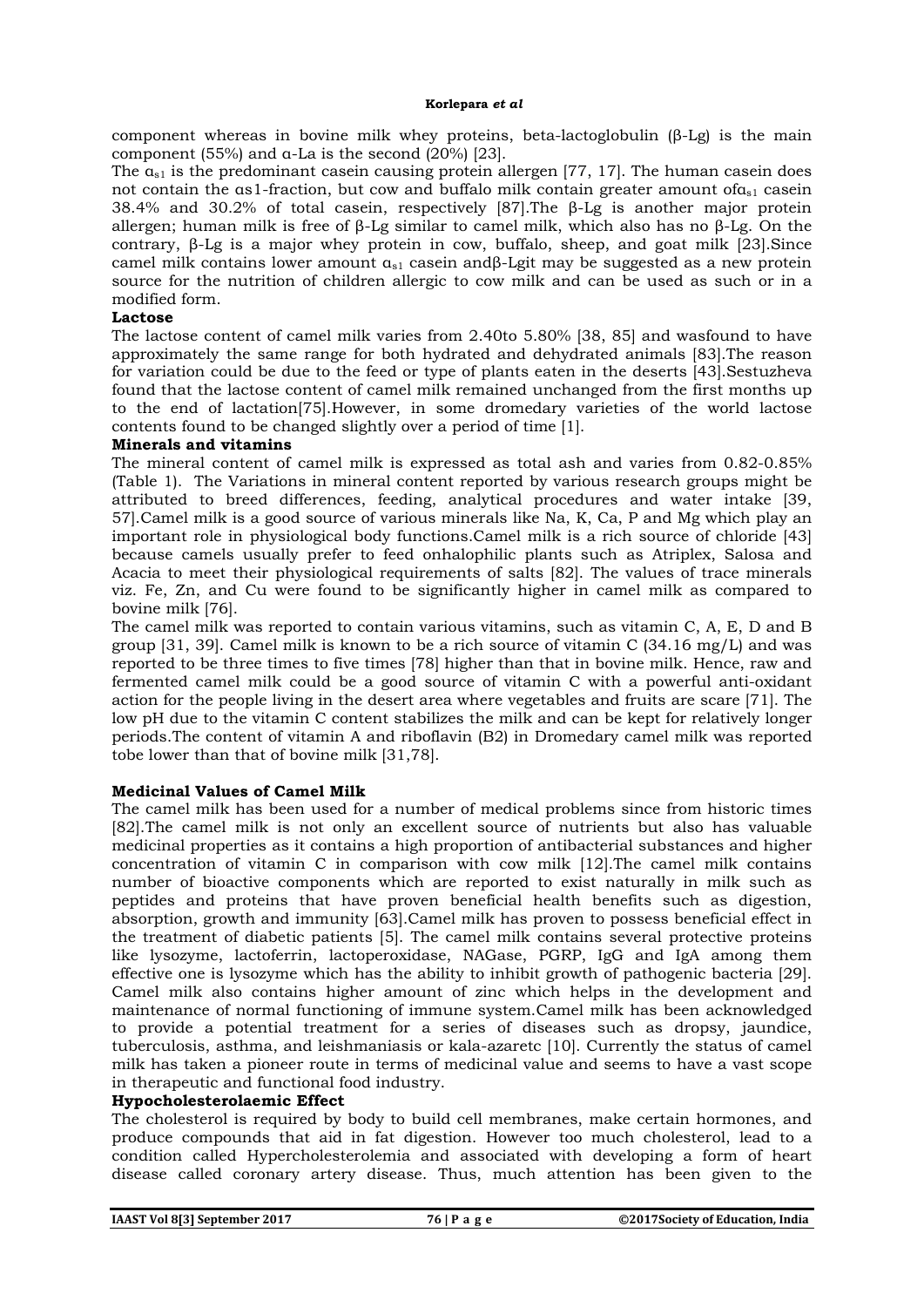relationship between diet and blood cholesterol levels.Fermented dairy products have been recommended as dietary supplements because of their hypocholesterolaemic effect in humans [53]and rats [79]. Abdel-Gawad reported that buffalo milk yoghurt or soymilk yoghurt containing *bifidobacterium* reduced the level of plasma and liver cholesterol[2].Numerous investigations have been conducted to study have the effect of fermented product (bovine milk) especially yoghurt on reduction of cholesterol level using the strains such as *Bifidobacteriumbifidum, B.Longum* and *lactobacillus acidophilus* [13, 73]. However the hypocholesterolaemic mechanism of camel milk is still unclear, but different hypotheses have been proposed, including: interaction between bioactive peptides derived from camel milk proteins and cholesterol which result in cholesterol reduction [49, 74], and the presence of orotic acid in camel milk which is thought to be responsible for lowering cholesterol level in human subjects [16] and in rats [66].

#### **Anti-diabetic effect**

Diabetes mellitus is a long-term condition that causes high blood sugar levels. There are two types of diabetes the more severe form is type 1, or insulin-dependent diabetes. It's sometimes called juvenile diabetes. It is fatal unless treated with insulin, approximately 10% of all diabetes cases are type-1.Intype-2 Diabetes the body does not produce enough insulin for proper function. Approximately 90% of all cases of diabetes worldwide are of this type.Camel milk consumption has been reported to provide effective management for patients with type-1 diabetes [7].Various researchers have found the following possibilities for the antidiabetic effect of camel milk which include (i) the presence of high concentration of insulin/insulin like substances in camel milk [7].Thecamel milk whey protein is rich in half-cystine which has superficial similarities with the insulin family of peptides[14](ii) immuno-modulatory effect of camel milk on beta cell function [6] (iii) the human, bovine, goat and camel milk all contain insulin but only camel milk insulin is resistant to acid environment of stomach and doesn't form coagulum [7,4] It is thought to be encapsulated in nanoparticles (lipid vesicles) that make possible its passage through the stomach and entry into the blood stream.Areport on feeding of camel milk to streptozotocin-induced diabetic rats hasshown anti-hyperglycemic effects and consequently hasreduced liver and renal damage associated with rats [42].Sbouistudied the effect of heat treatment(raw, pasteurized and boiled) on anti-diabetic property of camel milk in Alloxan- induced diabetic dogs. He reported that raw and pasteurized camel milk can be used as solution to treat diabetic dogs but boiled camel milk last its therapeutic property.Pasteurization not only helps to store the camel milk but also preserves its therapeutic particularity[72].

#### **Anti-bacterial effect**

Camel's milk has natural inhibitory systems, which is reported to be stronger than the cow's milk [26]. It is found that camel milk contains various protective proteins, mainly immunoglobulins (Ig's), lysozyme (LZ), lactoferrin(LF), lactoperoxidase (LP) [68] Peptidoglycan recognition protein(PGRP) and N-acetyl-β-D-glucosaminidase (NAGase)that exhibit antibacterial and immunological properties. The levels of lysozyme and lactoferrins are reported to be two and three times higher than those of cow's milk, respectively [11, 19].Lysozymes exert a broad spectrum of antimicrobial action. It targets bacterial cell wall containing peptidoglycan, which is the specific site for lysozyme action. It has muramidase activity against Gram positive bacteria and Streptococcus [61].The antibacterial activity spectrum of camel milk LZ is similar to that of egg whiteLZ, and differed from bovine milk LZ[26].Thelactoferrin is an iron binding protein and divests the microorganism from iron by binding to it and hence possess a bacteriostatic effect against variety of infectious agents including both Gram-positive and Gram-negative bacteria, viruses, protozoa and fungi [8].Howeverit was reported that E.coli strains produce siderophores that help them counter the Fe-binding activity of the LF[69, 37]. The Citrate ions also compete for Fe with LF and high levels of citrate in milk reduce the inhibitory effect of LF [68]. Since camel milk contains less citrate than does cows' milk [24], the in vivo activity of camel LF would be expected to be high. The Camellactoperoxidase is bacteriostatic against Gram-positive cultures, but is highly bactericidal against Gram-negative strains. The camel LP exhibits the same activity pattern as that of bovine LP [26]. It provides the protection of the udder from microbial infections [58]. The camel milk contains various immunoglobulins mainly IgM, IgG, IgA and IgD [4].The small size, high affinity and specificity of camel Igs, allow them to penetrate dense tissues and reach the antigens and also easily pass from camel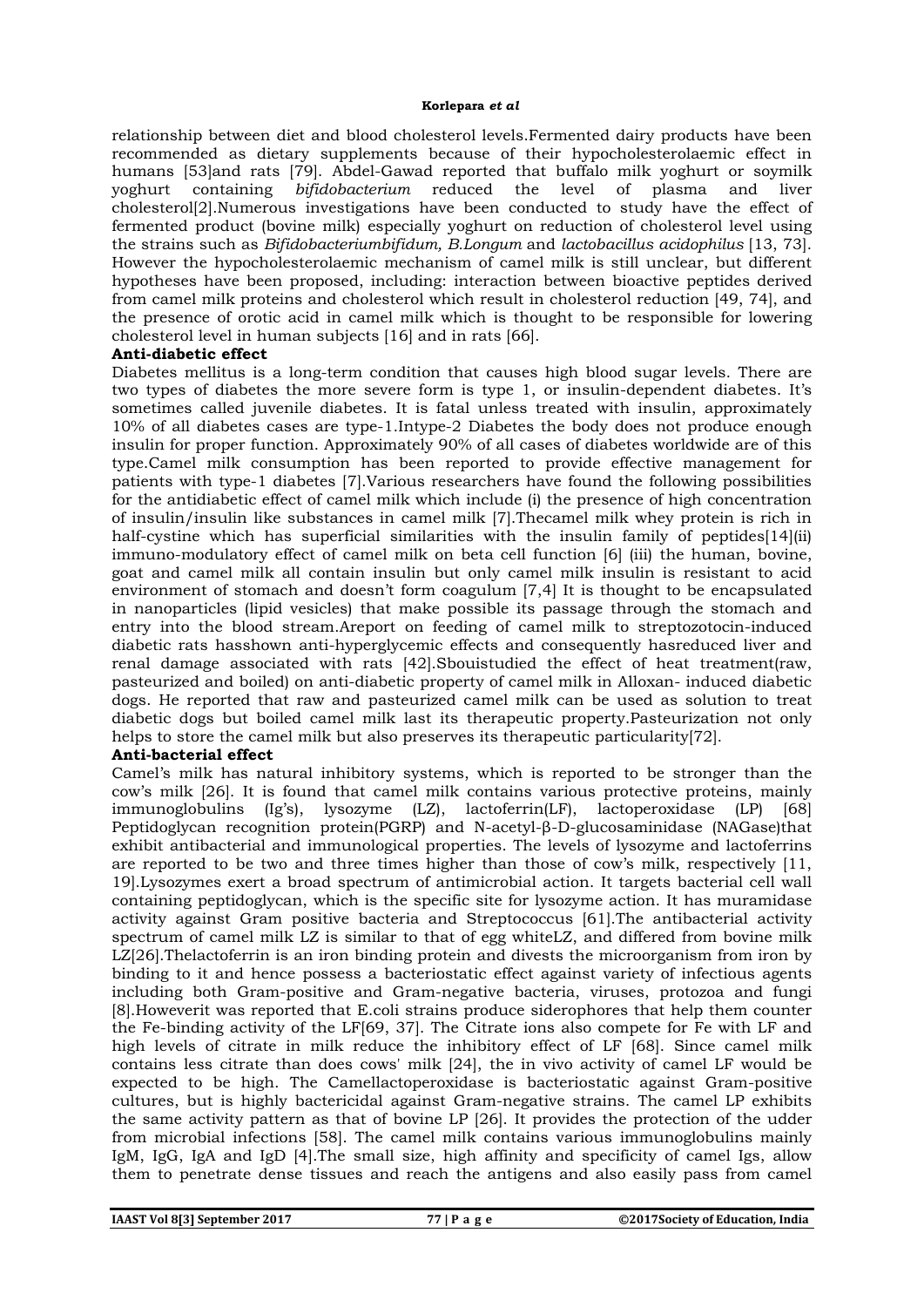milk into the human blood. Hence camel immune system is stronger than that of humans. As immunoglobulins are found in camel milk throughout lactation, drinking milk will improve the immune system. The peptidoglycan recognition protein (PGRP)enzyme was first discovered in camel milk, and is present in higher concentrations in camel milk[60]. It has apparent effect on breast cancer [44] and exhibits broad antimicrobial activity.The camel milk is used to treat tuberculosis and combined with PGRP have a quick and positive effect on the crohn's disease[81].TheN-acetyl-β-D-glucosaminidase (NAGase)is the most reliable lysosomal enzyme in milk for diagnosis of mastitis. However the camel milk is rich in in NAGase, but it is established to have antibacterial activity [60].

#### **Camel milk products**

Camel milk and its products play an important role in the diet of the people living in dry areas where raw milk and fermented products are important source of energy and nutrients [15].It has been reported that camel milk is only suitable for drinking [84]. However, the composition of camel milk does not allow for making some of the accepted products that are made from cow, sheep and goat milk. Nevertheless, milk products are made from camel milk, and the milk itself is used for purposes other than simply nutrition. In India at national research center on camel Various camel milk products have been developed and commercialized viz. ice cream/kulfi with different flavors, flavored milk, fermented milk, cheese, tea and coffee. The camel milk kheer is very much famous among the Raika's community of Rajasthan [51]. Various other products like fermented products, butter are also produced in other parts of world.

#### **Fermented milk products**

The raw camel milk does not stay for long time and its fermentation appears to be a means to preserve it for a longer period of time. Fermented products have various names in various parts of the world [9] like yoghurt, kefir, matzoon, dahi, gioddu, lehben,Tarag, Unda, Shubat (Chal), Suusac (Susa) andGariss. These products vary in the way they are produced and the starter cultures used. The chal is prepared by diluting the milk with warm water in the ratio 1:1 and then stored in goat skin or ceramic containers and inoculated with 1/3 or 1/5 of previously fermented milk. Incubation takes 3 to 4 hours at 25-30 °C, but is usually left for 8 hours at the same temperature to obtain its typical taste. The suusacis prepared by placing Fresh milk into previously smoked pumpkin vessels and left for 2 days at a temperature of 25 to 30 °C in order to ferment [50]. The obtained product is variable in taste and aroma.The gariss is another fermented camel milk product which is prepared by placing raw milk into goat skin bag which is hung on camel's saddle. The bags are usually covered with green grass or dry grass moistened with water and wrapped in a firm net made of palm leaves. Owing to a specifically rough camel walk, during the journey the milk is shaken and stirred and resulting in oxygen enrichment of the milk influencing significantly the fermentation.

#### **Butter**

The pastoralists from many countries who rear camels have found difficult to churn the camel milk to make butter [82]. The traditional churning methods used for cow milk have also been unsuccessful to obtain butter.The difficulty in churning has been revealed by many researchers claiming that, the camel milk shows little tendency to cream up because fat is distributed as small micelle-like globules in the milk [67, 20 &83] and the fat in camel milk is firmly bound to the protein. The high melting point of camel milk fat  $(41 - 42 \degree C)$  also makes it difficult to churn the cream at temperatures used for churning cow milk  $(8-12 \degree C)$ [15]. Although it is difficult to make butter from camel milk, reports revealed that Nomads produce butter from camel milk in several ways. In the area of north-eastern Kenya they use methods by which only small amount of camel milk fat is obtained. On a fire, few rocks are heated and the vessel with raw milk is kept over it. Drops of fat are formed and appear on the surface. After cooling, milk is churned until fat drops turn into butter grains. Whereas in Sahara butter is being produced by leaving camel milk in goat skin at room temperature for 12 hours in order to ferment. Subsequently the goatskin is inflated with air and closed, hung on a tent pole and swung fast forth and back. At the end of churning, some cold water is added which helps in forming butter[82].TheFresh butter is not eaten as such, but is often used as a base for medicines. The fresh butter is difficult to preserve as it is not limpid and becomes rancid rapidly. The Touaregs (nomadic tribe of Sahara) improve the shelf life by melting down the camel milk butter and transforming it into clarified butter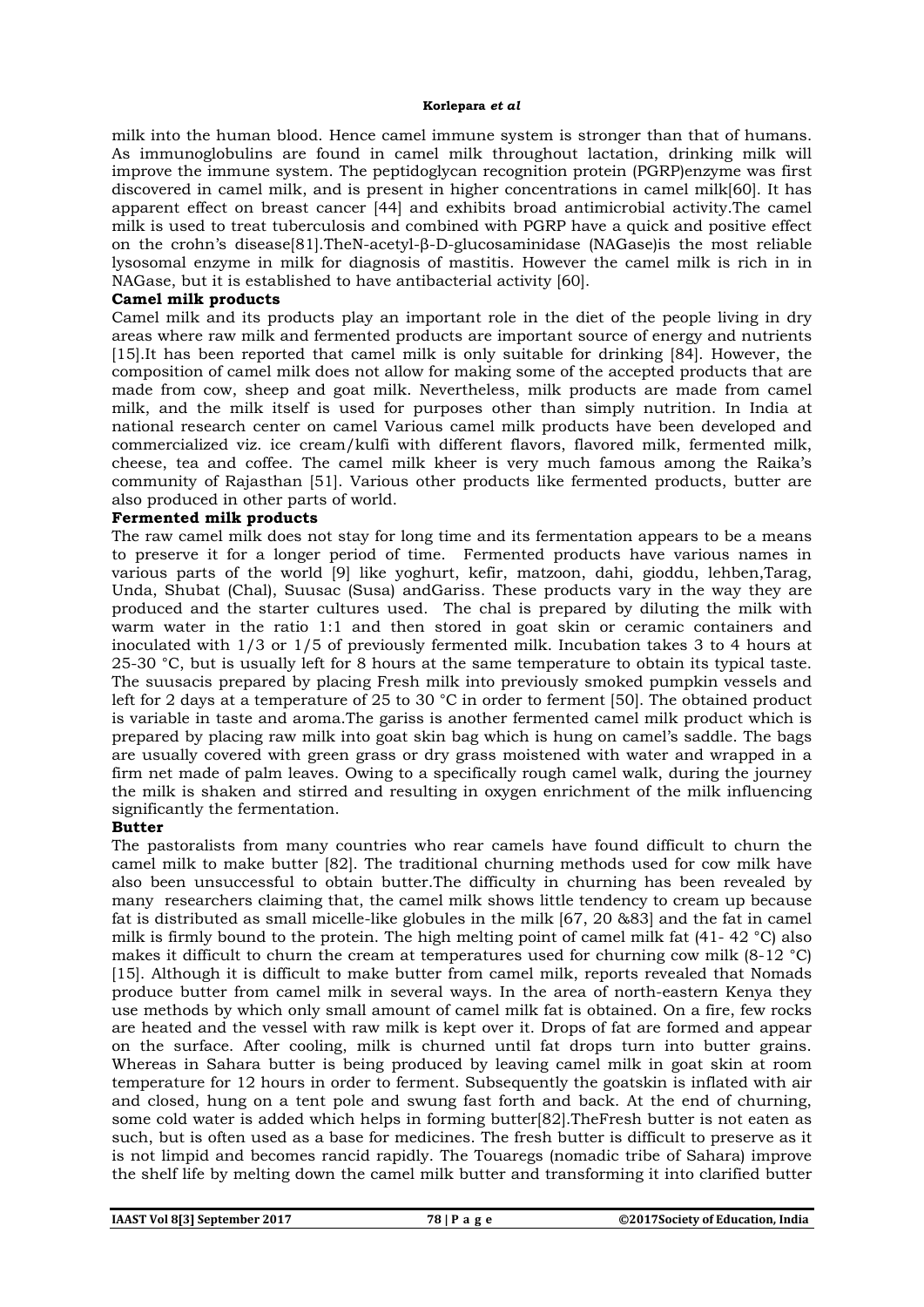oil called "Shmen" / "semma". The butter is melted at 100–120˚C for 30 minutes. A clarifying agent is added to hot butter and it is stirred with a wooden spoon. An experiment was conducted for industrial production of butter in the rural part of north-eastern Kenya. Milk was heated to 65 °C and then centrifuged. The percentage of fat in cream was standardized to 20-30 %. Afterwards, it was churned at temperatures between 15 and 36°C. After churning, butter was flushed with water at room temperature of 27°C. Best results were obtained by churning cream with 22.5 % fat and 25°C. Churning time was 11 minutes[32].The camel butter is characteristically rich in polyunsaturated fatty acids. There are only traces of fatty acids with chains shorter than C-12 lauric acid. The butter does contain normal amounts of C-16 palmitic acid, and has very high content of the polyunsaturated C-18 oleic and linoleic acids, when compared with butter obtained from milk of other animals [34].

#### **Cheese**

The processing of camel milk into cheese is said to be difficult even impossible [82].It appears that the camel milk is technically more difficult to process than compared to other dairy animals. However, researchers claim that nomadic pastorals have produced some variety of cheeses but have not been commercialized. There are number of problems associated with production of cheese such as, long coagulation time, the rennet coagulation time of camel milk is two to four times slower than cow's milk [64, 30& 59].This unusual behavior may be attributed to specific casein micelle composition characterized by a low proportion of k-casein; the average content of k-casein in camel milk is only about 5% of total casein compared with 13.6% in cow's milk[41].Camels milk casein also differs in terms of micellar size, they are about double the size of cow's milk casein [30, 28]. The larger size caseins with lower amount of K-casein had reduced the ability to coagulate and significantly reduced the firmness of curd [21,62]. Camel milk forms a weak curd; the firmness of curd depends on the total solids content in which casein has the major role. Higher the casein content stronger is the formation of micelle network. Since camel milk has lower total solids hence forms a weaker curd [22, 65 & 56].Another reason for weaker curd rigidity is the small size of fat globules [20, 27].Farah & Bachmannstudied the effect of temperature, pH and calcium chloride on coagulation time and reported thatcoagulation time reducedby decreasing pH and by increasing temperature and added calcium[30].Hence camel milk alone cannot be coagulated with rennet. However, Rao and Yagil reported that cheese can be successfully produced from camel milk, but only after it was mixed with milk of other species (goat, sheep or buffalo)[67, 82].Moreover several studies were able to produce different varieties of camel cheeses that include semi hardcheeses and hard cheese [59, 65];Domiati type, which is a fresh soft white cheese [55]; and processed soft unripenedcheese [70]. However, most of those procedures require a longer time for fermentation, coagulation and drainage of the whey.To solve the problem of long time coagulation, the FAO has developed and approved a coagulating agent called "Camifloc" used to curdle camel milk it contains calcium phosphate and vegetable rennet.It is sold in small and easy-to-use packets, in Mauritania, Mali and the United Arab Emirates[22].

# **Other products**

At National Research Center on Camel, Bikaner in India has developed various indigenous camel milk products like Camel milk paneer, Camel milk kulfi with variants viz kesar kulfi chocolate and sugar-free kulfi which were prepared from boiled and concentrated camel milk to 2:1 ratio and camel milk gulabjamun was prepared from camel milk khoa/mawa.

| Table 1. Chemical composition of camel milk |                |
|---------------------------------------------|----------------|
| Components                                  | Average $(\%)$ |
| Moisture                                    | 88.55-90.15    |
| Total solids                                | 9.85-11.45     |
| Fat                                         | 2.60-3.20      |
| <b>SNF</b>                                  | 7.25-8.25      |
| Protein                                     | 3.73-3.89      |
| Casein                                      | 2.90-3.02      |
| Ash                                         | 0.82-0.85      |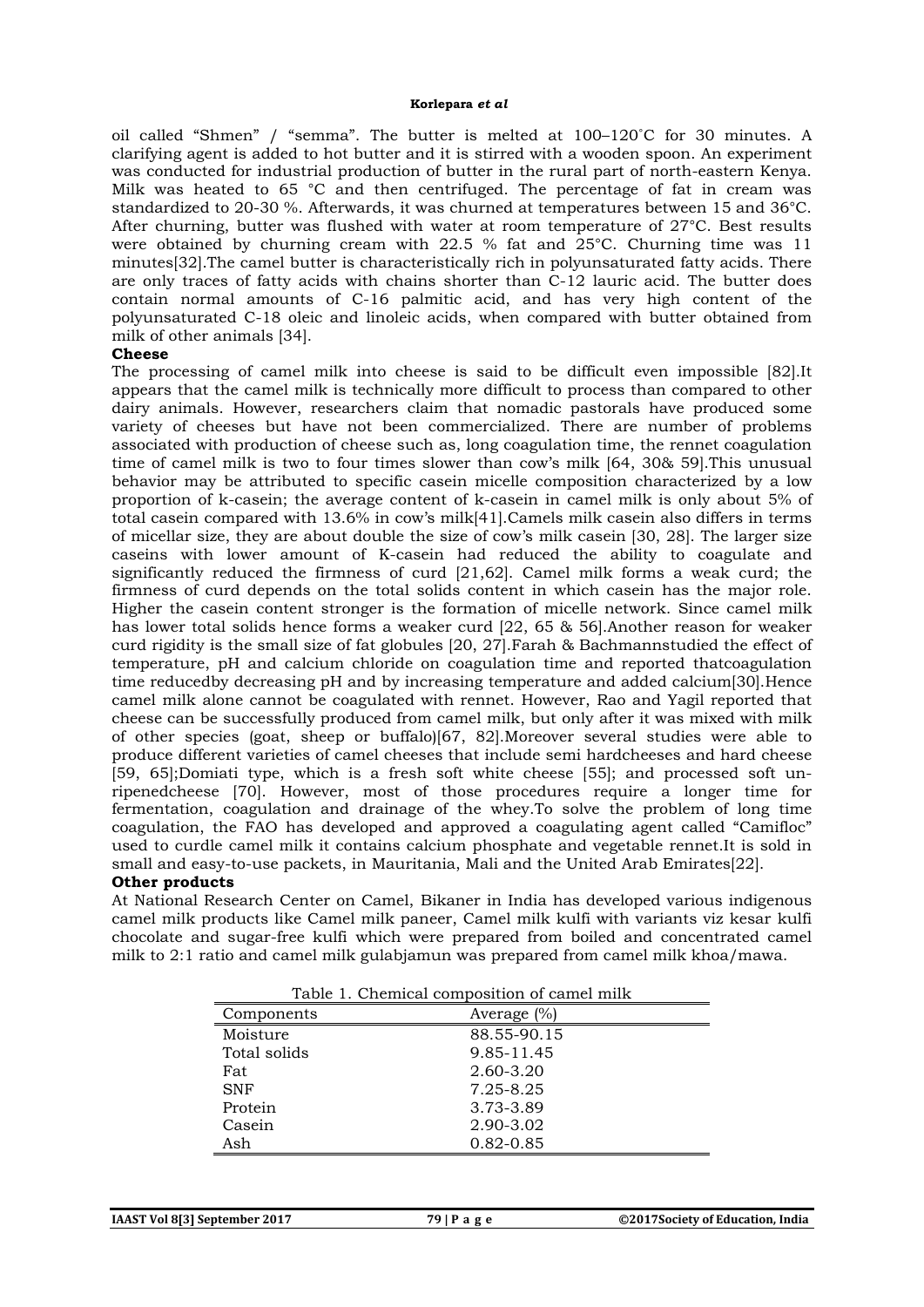#### **CONCLUSION**

The people living in hot and dry lands greatly depend on camel which is a vital animal for dessert dwellers as a source of food, transportation and its milk providing medicinal properties.Camel milk and milk products are good source of nutrition and income for people living in dessert. Camel milk could soon become the new super food due to its high nutritional value, easy digestibility (suitable for people with lactose intolerance) and low share of fat. Camel milk is unique containing various protective proteins like lysozyme, lactoferrin, lactoperoxidase, immunoglobulins which exert antioxidatives, antibacterial, antiviral, antifungal, hypoglycaemic, antiparasitic, growth promotion and aging prevention. Camel milk contains high levels of insulin or insulin like protein which pass through the stomach without being destroyed. Camel´s milk cures severe food allergies, skin diseases and hepatitis.To extend the limited storage life of camel milk, it is being processed into several products such as fermented milk, butter, cheese, kulfee, paneer and gulabjammun. Many camel milk products have been standardized and commercialized in some parts of the world. The aim of the present review has been to bring together as much information as possible on the properties and therapeutic value of camel milk with processing and technology of various camel milk products.

#### **REFERENCES**

- 1. Abbas, S., Hifsa, A., Aalia, N. and Lubna, S. (2013). Physico-chemical analysis and composition of camel milk. International Research, 2**(2)**: 85-98.
- 2. Abdel-Gawad, I.A., Hefny, A.A., El-Sayed, E.M. and Saleh, F.A. (1998) Reduction of flatulencecausing soymilk oligosaccharides by different starter cultures.In proceedings of 7th Egyptian conference of dairy science and dairy technology. Egyptian society of dairy science: cairo, Egypt, pp: 125-144.
- 3. Abu-Lehia, I. H. (1989). Physical and chemical characteristics of camel milkfat and its fractions. Food Chemistry, 34**(4)**: 261-271.
- 4. Abu-Lehiya, I.H. (1987). Composition of camel milk.Milchwissenschaf 42: 368-371.
- 5. Agrawal, R. P., Beniwal, R., Kochar, D. K., Tuteja, F. C.,Ghorui, S. K., Sahani, M. S., and Sharma, S. (2005). Camel milk as an adjunct to insulin therapy improves long-term glycemic control and reduction in doses of insulin in patients with type-1 diabetes: a 1 year randomized controlled trial. Diabetes research and clinical practice, 68**(2)**: 176-177.
- 6. Agrawal, R. P., Budania, S., Sharma, P., Gupta, R.,Kochar, D. K., Panwar, R. B., andSahani, M. S. (2007). Zero prevalence of diabetes in camel milk consuming Raica community of north-west Rajasthan, India. Diabetes research and clinical practice, 76**(2)**: 290-296.
- 7. Agrawal, R. P., Swami, S. C., Beniwal, R.,Kochar, D. K., Sahani, M. S. andTuteja. (2003). Effect of camel milk on glycemic control,lipid profile and diabetes quality of life in type-1 diabetes: a randomized prospective controlled cross over study. Indian Journal of Animal Science, 73**(10)**: 1105-1110.
- 8. Arnold, R.R., Brewer, M. and Gauthier, J.J. (1980). Bactericidal activity of human lactoferrin: sensitivity of a variety of microorganisms. Infection and Immunity, 28**(3)**: 893-898.
- 9. Asresie, A. and Adugna, M. (2014). A Review on Dromedary Camel Milk Products and Their Uses.Global Journal of Animal Scientific Research. 2**(3)**: 285-290.
- 10. Asresie, A. and Yusuf, M. (2014). Traditional Consumption, Therapeutic Value and Its Derived Dairy Products of Dromedary Camel (Camelus Dromedaries) Milk in Somali Regional State, Eastern Ethiopia: A Review. Global Journal of Animal Scientific Research, 3**(1)**: 240-246.
- 11. Barbour, E. K., Nabbut, N. H., Frechs, W. M. and AL-Nakhli, H. M. (1984).Inhibition of Pathogenic Bacteria by Camels Milk Relation to Whey Lysozyme and Stage of Lactation. Journal of Food Production, 47**(11)**:838-840.
- 12. Barłowska, J., Szwajkowska, M., Litwińczuk, Z., and Krol, J. (2011).Nutritional value and technological suitability of milk from various animal species used for dairy production. Comprehensive Reviews in Food Science and Food Safety, 10**(6)**: 91-302.
- 13. Beena, A. and Prasad, V. (1997). Effect of yogurt and bifidus yogurt fortified with skim milk powder, condensed whey and lactose-hydrolysed condensed whey on serum cholesterol and triacylglycerol levels in rats. Journal of Dairy Research, 64**(3)**: 453-457.
- 14. Beg, U.O., Von Bahr-Lindstrom, H., Zaidi, H.Z. and Jornvall, H. (1986). A camel milk whey protein rich in half cystine. Eur. J. Biochem, 159**(1)**:195–201.
- 15. Brezovecki, A., Cagalj, M., Dermit, Z. F., Mikulec, N., Ljoljić, D. B., &Antunac, N. (2015).Camel milk and milk products.Mljekarstvo/Dairy, 65**(2)**:81-90.
- 16. Buonopane, G.J., Kilara, A., Smith, J.S. and McCarthy, R.D. (1992). Effect of skim milk supplementation on blood cholesterol concentration, blood pressure, and triglycerides in a freeliving human population, Journal of American College of Nutrition, 11**(1)**: 56-67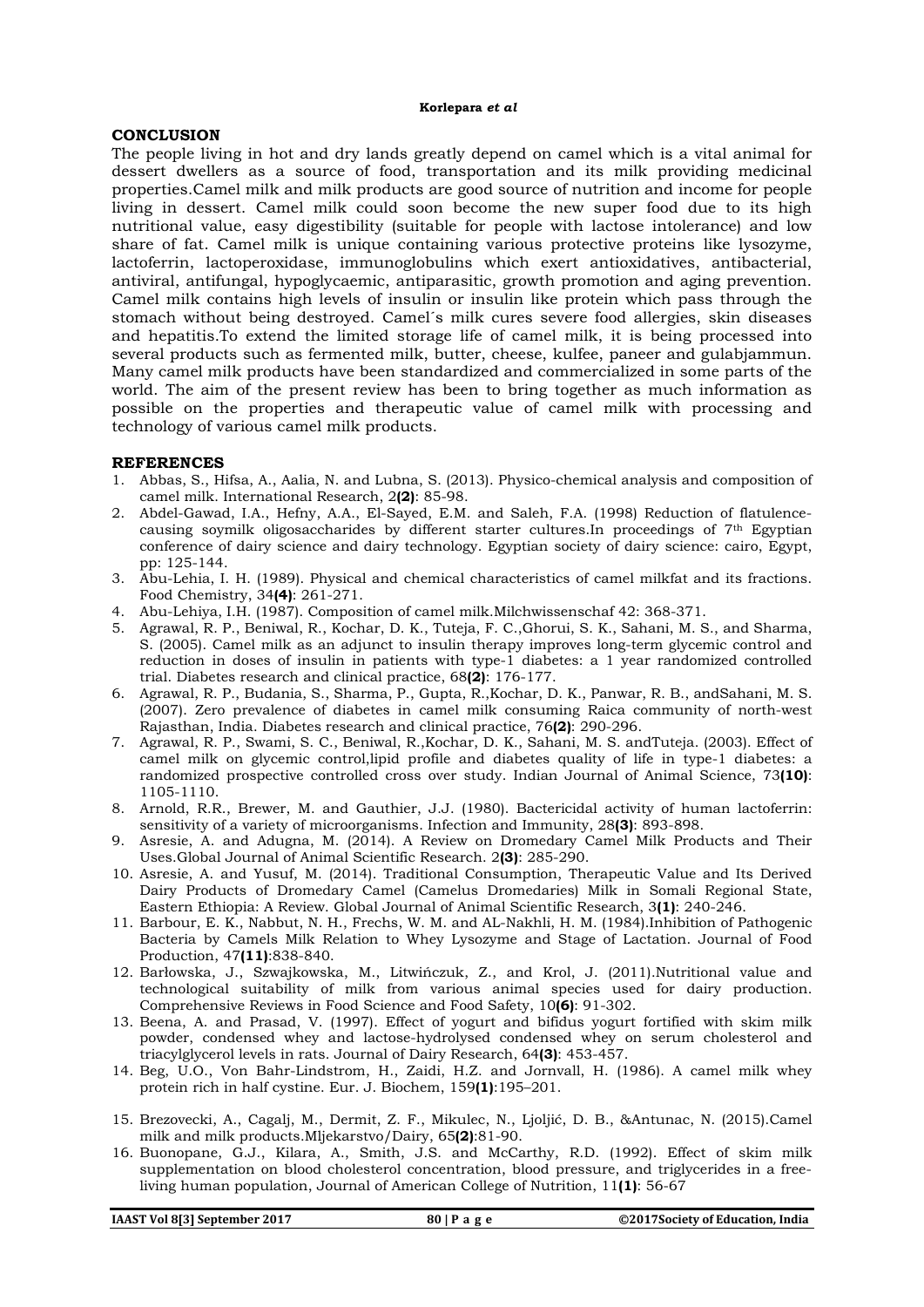- 17. Chatchatee, P., Järvinen, K. M., Bardina, L., Beyer, K., & Sampson, H. A. (2001). Identification of IgE-and IgG-binding epitopes on α s1-casein: Differences in patients with persistent and transient cow's milk allergy. Journal of Allergy and Clinical Immunology, 107**(2)**: 379-383.
- 18. Dahl, G. and Hjort, A. (1979).Dromedary pastoralism in Africa and Arabia.In:IFS Symposium camels. Sudan, 447-458.
- 19. De Valdez, G. F., Bibi, W., & Bachmann, M. R. (1988).Antibacterial effect of the lactoperoxidase/thiocyanate/hydrogen peroxide (LP) system on the activity of thermophilic starter culture.Milchwissenschaft, 43**(6)**: 350-352.
- 20. Dong Wei, L. (1980).Chinese camels and their productivities. In: IFS workshop on Camels Khartoum, Sudan. 55–72.
- 21. Ekstrand, B., Larsson-Raźnikiewicz, M., &Perlmann, C. (1980). Casein micelle size and composition related to the enzymatic coagulation process. BiochimicaetBiophysicaActa (BBA)- General Subjects, 630**(3)**: 361-366.
- 22. El-Zubeir, I. E. and Jabreel, S. O. (2008). Fresh cheese from camel milk coagulated with Camifloc. International Journal of Dairy Technology, 61**(1)**: 90-95.
- 23. El-Agamy, E.I (2011).Milk Allergy. In: Encyclopedia of Dairy Science and Nutrition, 2nd Ed., Elsevier Science Ltd, London.
- 24. El-Agamy, E. I. (1983).Studies on Camel's Milk. Alexandria University, Egypt: MSc Thesis.
- 25. El-Agamy, E. I., Nawar, M., Shamsia, S. M., Awad, S., and Haenlein, G. F. W. (2009). Are camel milk proteins convenient to the nutrition of cow milk allergic children. Small Ruminant Research, 82**(1)**: 1-6.
- 26. El-Agamy, E. I., Ruppanner, R., Ismail, A., Champagne, C. P. and Assaf, R. (1992).Antimicrobial and antiviral activity of camel milk protective proteins. Journal of Dairy Research, 59**(2)**: 169–175.
- 27. El-Zeini, H. M. (2006).Microstructure, rheological and geometrical properties of fat globules of milk from different animal species. Polish journal of food and nutrition sciences, 15**(2)**: 147.
- 28. Farah, Z. and Ruegg, M. W. (1989).The size distribution of casein micelles in camel milk. Food Structure, 8**(2)**: 6.
- 29. Farah, Z. (1993). Composition and characteristics of camel milk. Journal of Dairy Research, 60**(4)**: 603-626.
- 30. Farah, Z., & Bachmann, M. R. (1987).Rennet coagulation properties of camel milk.Milchwissenschaft, 42**(11)**: 689-692.
- 31. Farah, Z., Rettenmaier, R., and Atkins, D. (1992).Vitamin content of camel milk. International Journal of Vitamin and Nutrition Research, 62 **(1)**: 30-33.
- 32. Farah, Z., Streiff, T. and Bachmann, M.R. (1989). Manufacture and characterization of camel milk butter.Milchwissenschaft, 44 **(7)**: 412-414.
- 33. Galil, A., Gader, A. and Alhaider, A.A. (2016). The unique medicinal properties of camel products: A review of the scientific evidence. *Journal of taibah university medical sciences.* 11**(2)**, 98-103.
- 34. Gast, M., Maubois, J. L., Adda, J., Blanc-Patin, E. andJeunet, R. (1969). Milk and dairy produce of Ahaggar. Cahiers de Nutrition et de Dietetique, 4**(2)**: 35-53.
- 35. Gizachew, A., Teha, J., Birhanu, T. andNekemte, E. (2014). Review on medicinal and nutritional values of camel milk. Nat. Sci, 12**(12)**: 35-40.
- 36. Gorban, A., &Izzeldin, O. M. (1999). Study on cholesteryl ester fatty acids in camel and cow milk lipid. International journal of food science & technology, 34**(3)**: 229-234.
- 37. Griffiths, E. and Humphreys, J. (1977). Bacteriostatic effect of human milk and bovine colostrum on Escherichia-coli: importance of bicarbonate. Infection and Immunity 15**(2)**:396-401
- 38. Grigoryants, N.N. (1954).Composition of camel milk and chal (Ru).Vop. Pit, 13: 41–45.
- 39. Haddadin, M. S. Y., Gammoh, S. I. and Robinson, R. K. (2008). Seasonal variations in the chemical composition of camel milk in Jordan. Journal of Dairy Research, 75**(1)**: 8-12.
- 40. Yam, B. A. Z. and Khomeiri, M. (2015). Introduction to Camel origin, history, raising, characteristics, and wool, hair and skin: A Review. Research Journal of Agriculture and Environmental Management.Vol, 4**(11)**: 496-508.
- 41. Jardali, Z. (1994). Comparison of the casein composition and the cheese-making ability of cow's milk and dromedary milk.A thesis, National Polytechnic Institute, Vandoeuvre-les-Nancy.
- 42. Khan, A.A., Mohammad, A., Alzohairy and Mohieldein, H. (2013).Antidiabetic effect of camel milk in streptozotcin-induced diabetic rats.American Journal of Biochemistry and Molecular Biology. 3**(1)**:151-148
- 43. Khaskheli, M., Arain, M.A., Chaudhry, S., Soomro, A.H. and Qureshi, T.A. (2005).Physicochemical quality of camel milk. Journal of Agriculture and Social Sciences, 2: 164-166.
- 44. Kiselev, S. L., Kustikova, O. S., Korobko, E. V., Prokhortchouk, E. B., Kabishev, A. A., Lukanidin, E. M. andGeorgiev, G. P. (1998). Molecular Cloning and Characterization of the Mousetag7 Gene Encoding a Novel Cytokine. Journal of Biological Chemistry, 273**(29)**: 18633-18639.
- 45. Knoess, K. H. (1977). The camel as a meat and milk camel. World Animal Review, 22: 39–44.
- 46. Konuspayeva, G., Faye, B. and Loiseau, G. (2009).The composition of camel milk: a metaanalysis of the literature data." Journal of Food Composition and Analysis, 22**(2)**: 95-101.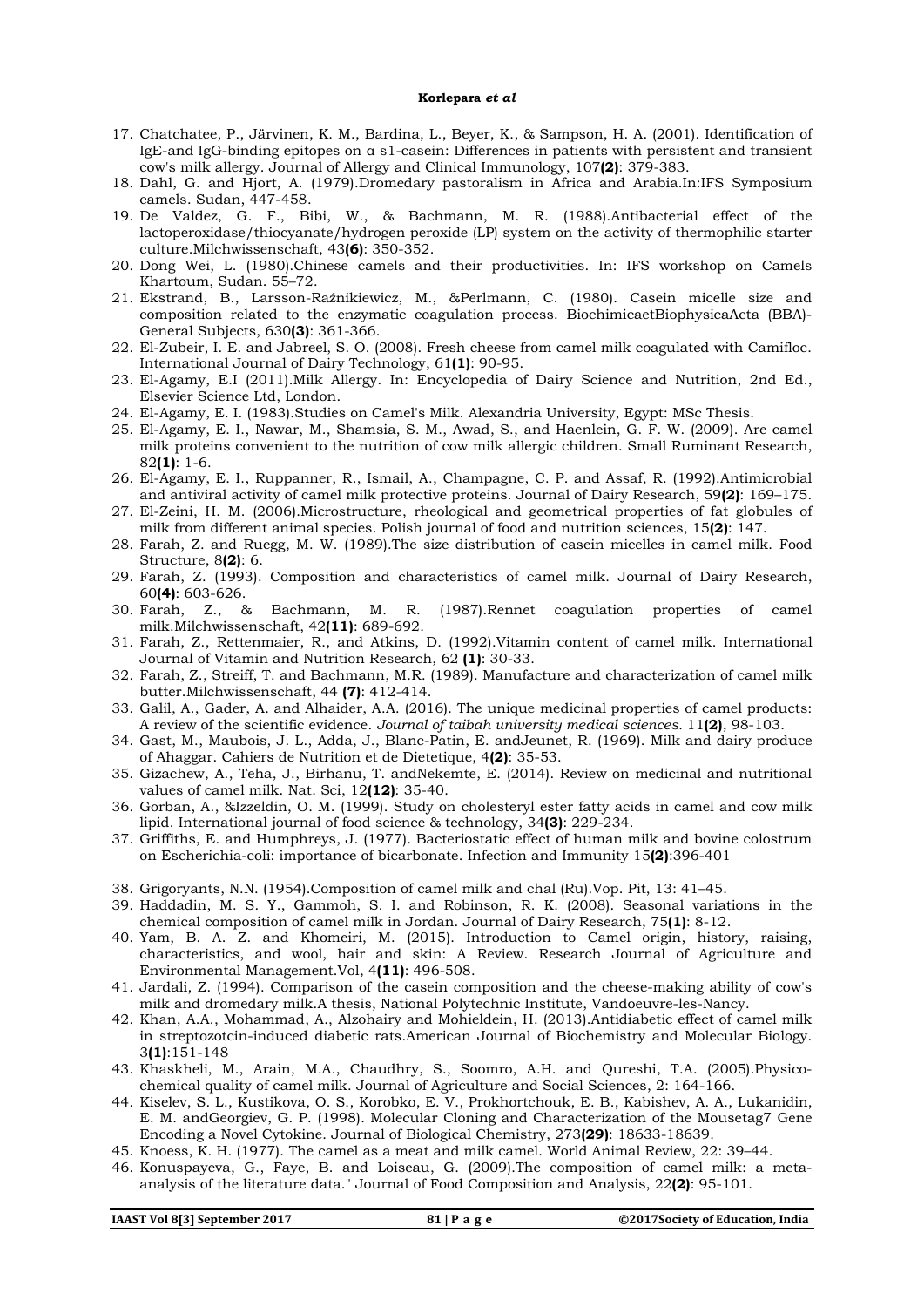- 47. Konuspayeva, G., Lemarie, E., Faye, B., Loiseau, G. andMontet, D. (2008).Fatty acid and cholesterol composition of camel's (Camelusbactrianus.Camelusdromedarius and hybrids) milk in Kazakhstan. Dairy Science and Technology 88**(3)**: 327-340.
- 48. Kula, T.J. and Tegegne, D. (2016).Chemical Composition and Medicinal Values of Camel Milk.International Journal of Research Studies in Biosciences. 4**(4)**: 13-25.
- 49. Li, H. and Papadopoulos, V. (1998). Peripheral-type benzodiazepine receptor function in cholesterol transport. Identification of a putative cholesterol recognition/ interaction amino acid sequence and consensus pattern. Endocrinology, 139**(12)**: 4991-4997.
- 50. Lore, T. A., Mbugua, S. K. and Wangoh, J. (2005).Enumeration and identification of microflora in suusac, a Kenyan traditional fermented camel milk product. LWT-Food Science and Technology, 38**(2)**: 125-130.
- 51. Mal, G. and Pathak, K. M. L. (2010).Camel milk and milk products.National Research Center on Camel, PB, (07).
- 52. Mal, G., Suchitra, S.D. and Sahani, M.S. (2006).Milk production potential and keeping quality of camel milk. Journal of Camel Practice and Research 13**(2)**: 175-178.
- 53. Mann, G.V. (1977). A factor in yoghurt which lowers cholesterolaemia in man. Atherosclerosis, 26**(3)**:335-240.
- 54. Mansson, H. (2008). Fatty acids in bovine milk fat. Food & nutrition research, 52**(1)**: 18-21.
- 55. Mehaia, M. A. (1993). Fresh soft white cheese (Domiati-Type) from camel milk: composition, yield, and sensory evaluation. Journal of dairy science, 76**(10)**: 2845-2855.
- 56. Mehaia, M. A. (2006). Manufacture of fresh soft white cheese (Domiati type) from dromedary camel's milk using ultrafiltration process. Journal of Food Technology, 4**(3)**: 206-212.
- 57. Mehaia, M. A., Hablas, M. A., Abdel- Rahman, K. M., and El-Mougy, S. A. (1995).Milk composition of Majaheim, Wadah and Hamra camels in Saudi Arabia. Food Chemistry, 52**(2)**: 115-122.
- 58. Melda, S., Ekrem, K., Murat, C., Hasan, O., Ilhami, G. and Ali A. (2010). The prohibitive effect of lactoperoxidase system (LPS) on some pathogen fungi and bacteria, African Journal of Pharmacy and Pharmacology, 4**(9)**: 671-677.
- 59. Mohamed, M. A., Larsson-Raznikiewicz, M. andMohamud, M. A. (1990).Hard cheese making from camel milk.Milchwissenschaft, 45**(11)**:716-718.
- 60. Mullaicharam, A. R. (2014). A review on medicinal properties of Camel milk. World J Pharm Sci, 2**(3)**: 237-42.
- 61. Narmadha, G., Muneswararao, K., Rajesh, A. and Yenugu, S. (2011). Characterization of a novel lysozyme-like 4 gene in the rat," PLoS ONE, 6 **(11)**: E27659-E27659.
- 62. Niki, R. and Arima, S. (1984). Effects of size of casein micelle on firmness of rennet curd. Japanese journal of zootechnical science, 55: 409-412
- 63. Omar, R.H. and Eltinay, A.H. (2008). Microbial quality of camel's raw milk in central southern region of united Arab Emirates, Emir J Food Agric., 20 **(1)**: 76-83.
- 64. Ramet, J. P. (1985).Study of enzymatic coagulation of camel milk in Saudia-Arabia. Mission Report, FAO, 1-73.
- 65. Ramet, J. P. (2001).The technology of making cheese from camel milk (Camelusdromedarius) (No. 113). Food & Agriculture Org.
- 66. Rao, D.R., Chawan, C.B. and Pulusani, S.R. (1981). Influence of milk and thermophilus milk on plasma cholesterol levels and hepatic cholesterogenesis in rats. Journal of Food Science, 46**(5)**: 1339 – 1341
- 67. Rao, M.B., Gupta, R.C. and Dastur, N.N. (1970).Camels' milk and milk products. Indian J Dairy Sci, 23**(2)**:71-78.
- 68. Reiter, B. (1985). The biological significance and exploitation of the non-immunoglobulin protective proteins in milk: lysozyme, lactoferrin, lactoperoxidase, xanthineoxidase. International Dairy Federation Bulletin No. 191
- 69. Rogers, H. J. and Synoe, C. (1978). Bacteriostatic effect of human milk on Escherichia coli: the role of IgA. Immunology 34**(1)**:19-28
- 70. Saima, I., Arain, M. A., Khaskheli, M. and Malik, A. H. (2003). Study on the effect of processing on the chemical quality of soft unripened cheese made from camel milk. Pakistan Journal of Nutrition, 2**(2)**: 102–105.
- 71. Sawaya, W. N., Khalil, J. K., Al-Shalhat, A. and Al-Mohammad, H. (1984).Chemical composition and nutritional quality of camel milk. Journal of Food Science, 49**(3)**: 744-747.
- 72. Sboui, A., Khorchani, T. &Djegham, M. (2012). Camel milk as adjuvant to treat alloxan diabetes: effect of heat treatment on this property. Journal of Diabetes Metabolism, 3**(4)**:1-5.
- 73. Schaarmann, G., Schneider, J., Zorn, A., Vilser, C., &Jahreis, G. (2001). Influence of probiotic yogurt on serum lipids in women. American Journal of Clinical Nutrition, 73**(2)**: 496-496.
- 74. Seelig,A. and Seelig, J. (1996). Interaction of drugs and peptides with the lipid membrane, In T. Schwartz, S. A. Hijorth, & J. SandolmKastrup (Eds.), Alfred Benzon Symposium 39: Structure and function of 7Tm receptors (pp. 184-193). Copenhagen: Muntsgaard.
- 75. Sestuzheva, E. (1958). Effect of stage of lactation on camel's milk. Mol. Prom., 19: 33–39.